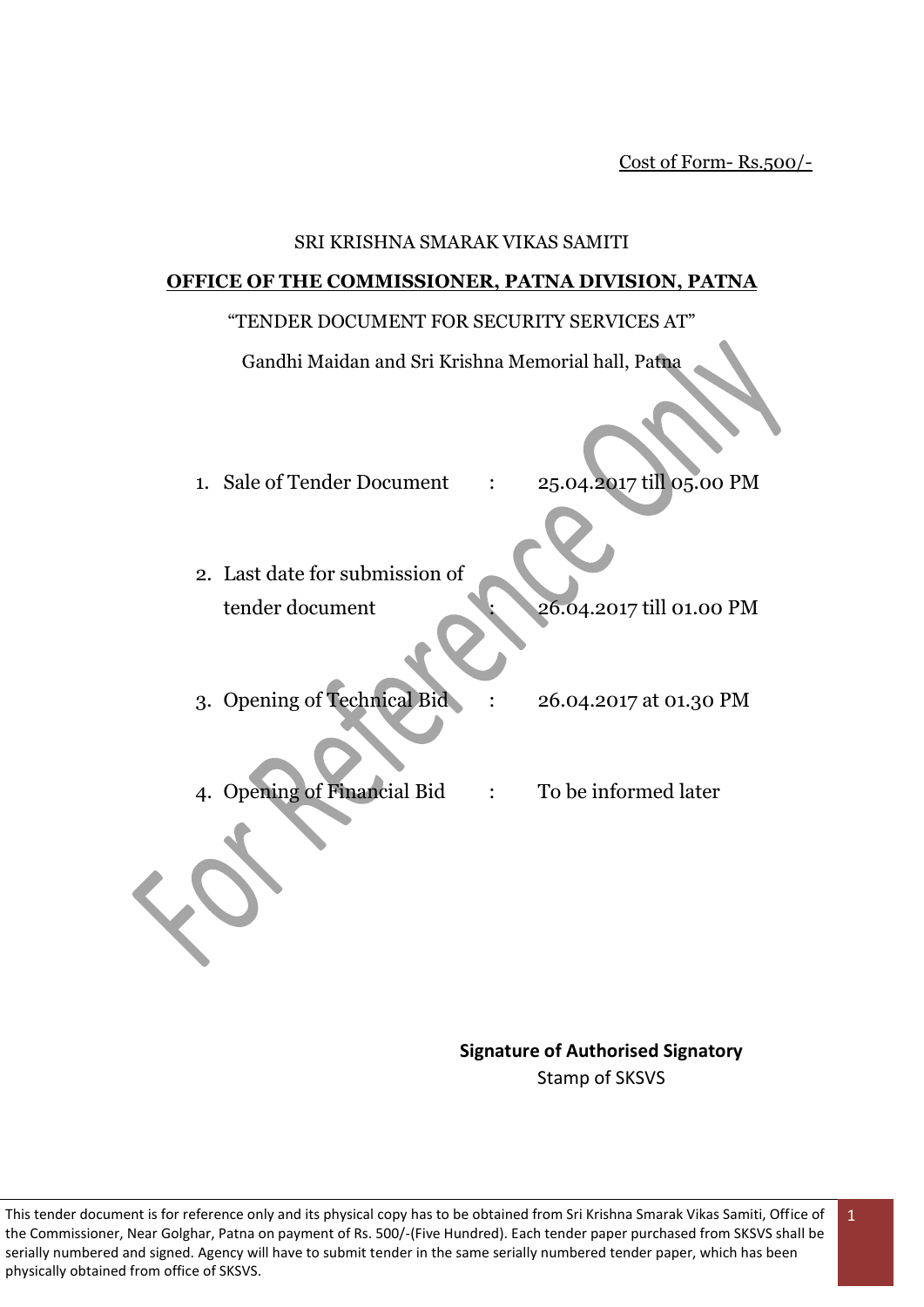2

## **Office of the Commissioner, Patna Division-cum-Chairman**

SRI KRISHNA SMARAK VIKAS SAMITI, (S.K.S.V.S.), PATNA (BIHAR)

# **TENDER NOTICE FOR PROVIDING SECURITY GUARDS IN GANDHI MAIDAN and SRI KRISHNA MEMORIAL HALL, PATNA**.

**1**. Sri Krishna Smarak Vikas Samiti (hereinafter be referred S.K.S.V.S) invites tenders from reputed and experienced agencies having experience in providing trained Security Guards for guarding Gandhi Maidan and Sri Krishna Memorial Hall on contract basis for an initial period of eleven months as per laid down in contractual obligations. However, contract can be further extended for a period of one or two years at the discretion of S.K.S.V.S and subject to the satisfactory performance of duties of the staff and proper fulfillment of all the terms and conditions of the contract.

Total number of Security Guards/Bouncers/ Supervisor (Officer) deployed for every gate/ facilities shall work in shifts (preferably 3 shifts, each of 8 hours ) round the clock 24 x 7. The Agency shall put in place relievers (in the ratio 6:1) as would be required for the security staffs working for 26 days in a month. The rate quoted by the agency shall include additional relieving charges of 16.6 % of the rate as well.

The S.K.S.V.S reserves the right to increase or decrease the number of persons to be deployed before awarding the work or any time during the currency of contract. Only the agency having a minimum of 3 years experience in providing security services as mentioned in the tender form are eligible to apply.

**2.** Tender form for reference purposes can be seen on the office of the Commissioner, Patna Division's website (*www.patnadivision.bih.nic.in*) but for purpose of application, the same has to be physically purchased from the Sri Krishna Smarak Vikas Samiti, Office of the Commissioner (2nd Floor) on any working day on a payment of non-refundable fee of Rs. 500/- each.

**3**. Tenders shall be submitted in two parts, i.e., Technical bid and Financial bid and submitted in separate sealed envelopes super scribed as "Part -I and Part-II". Both these sealed covers should be further sealed in another sealed envelope super scribed **"TENDER FOR AWARD OF CONTRACT FOR SECURITY SERVICE 2017"**  and addressed to the S.K.S.V .S, Patna. The Tender forms complete in all respects may be submitted latest by 26.04.2017 till 01.00 PM. The tenderer or their representative may remain present at the time of opening of Tender.

This tender document is for reference only and its physical copy has to be obtained from Sri Krishna Smarak Vikas Samiti, Office of the Commissioner, Near Golghar, Patna on payment of Rs. 500/-(Five Hundred). Each tender paper purchased from SKSVS shall be serially numbered and signed. Agency will have to submit tender in the same serially numbered tender paper, which has been physically obtained from office of SKSVS.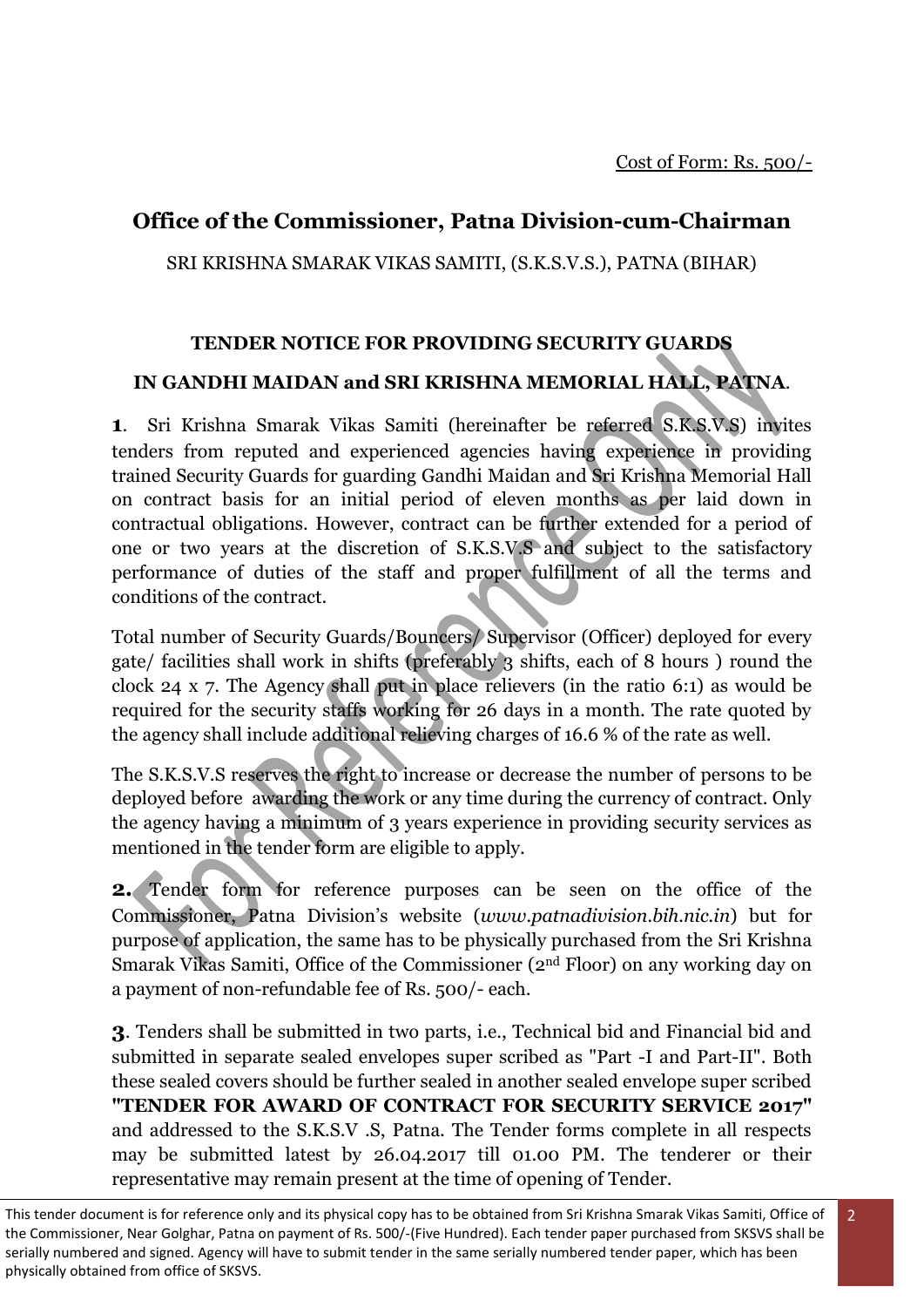**4.** Part-1 (Technical Bid) of the tender document should be duly filled and submitted along with the document as mentioned therein along with EMD of Rs. 35,000/- (Rs. Thirty Five Thousand Only) in the form of Demand Draft favouring SRI KRISHNA SMARAK VIKAS SAMITI, PATNA payable at Patna. All the pages of Part-1, along with it's annexure and enclosures should be signed and stamped by the Company/Firm.

**5.** Part-II (Financial Bid) should only contain Quoted rates in the enclose Form-II duly signed and stamped by the company/firm.

**6.** Any Tender should be accompanied by **EMD** of Rs. **35,000/-**.

**7.** Bid Security (EMD) shall be forfeited if the bidder withdraws his bid during the period of Tender validity or if he fails to execute the contract of award of work.

## **ELIGIBILITY CRITERIA FOR TENDERERS**

**1.** The Bidder may be Proprietary firm, Partnership firm, limited company or Corporate body legally constituted.

**2**. Should hold valid licence under Private Security Agency Regulation Act 2005 (PARA).

**3.** Only companies/firms having 3 years experience in providing services of Security Guards to Government/Semi-Government or other major institutions, turnover of not less Rs. 50 lakhs per annum for last three financial years. Agency should submit documentary evidence for the same.

**5.** The Tenderer should provide all the required details as mentioned in the technical bid.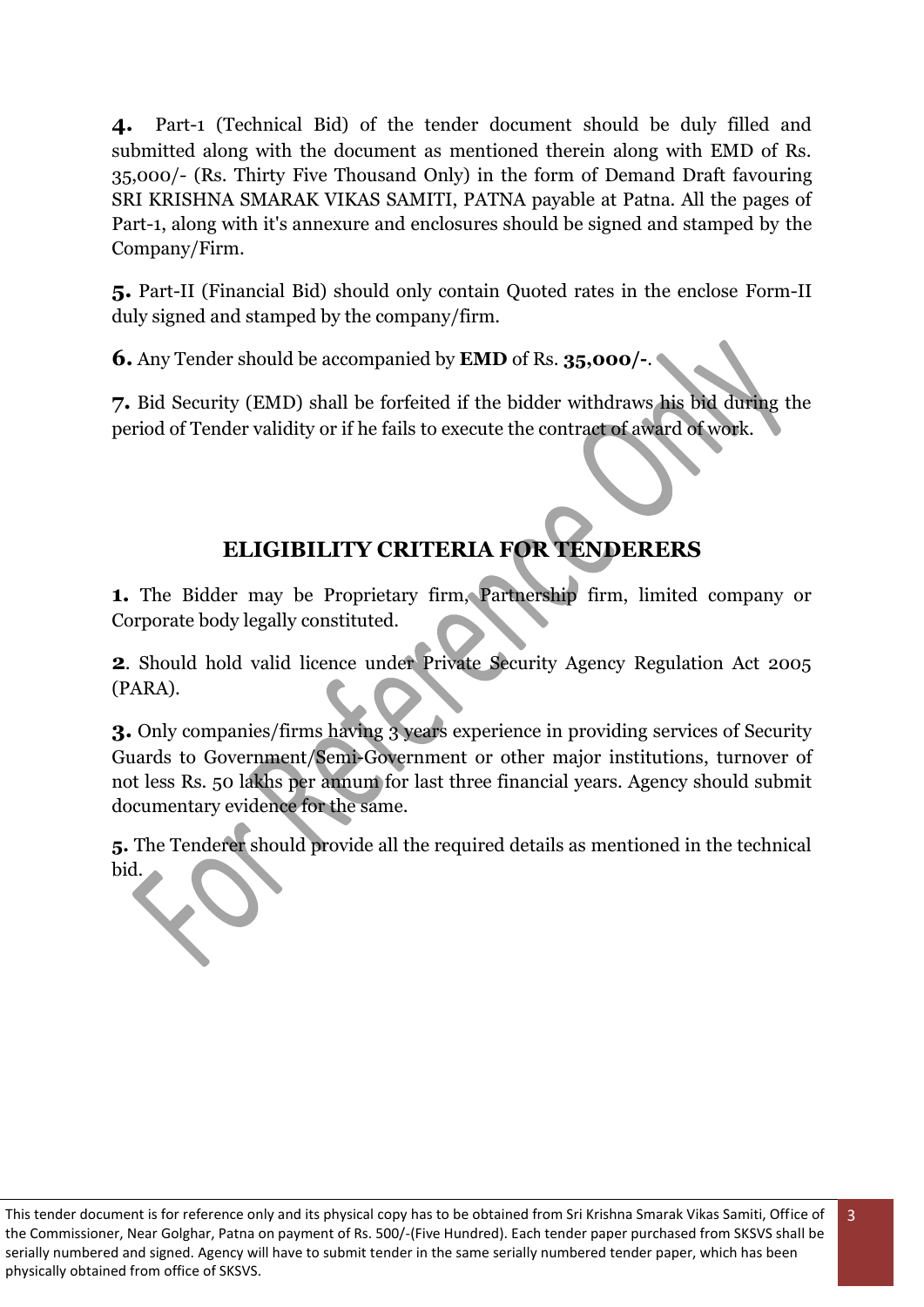## **GENERAL TERMS AND CONDITIONS**

**1.** The security guards shall be deployed by the Agency/Security Agency (hereinafter used interchangeably) to the S.K.S.V.S from out of his pool of security staff who shall be the direct employees of the agency for all purposes and object under the labour and welfare laws in force from time to time, including contract labour legislations.

**2.** The agency shall comply with the statutory provisions of Contract Labour (Regulation & Abolition) Act, 1970; Employees State Insurance Act 1948; Workman's Compensation Act, 1923; Payment of Wages Act, 1936; The Employees Provident Fund (and Miscellaneous Provisions) Act, 1952; Payment of Bonus Act, 1965; The Minimum Wages Act,1948 with all amendments.

**3.** Compliance of all statutory laws/labour laws is to be made by the agency only and SKSVS has no obligation of the same.

**4.** It shall be the responsibility of the agency to ensure that the Security Guards deployed by him are physically fit, active, healthy, smart, and intelligent with good bearing, honest and competent, free from any disease contagious or otherwise. The responsibility of their discipline will be that of the Agency. The persons provided should have proper knowledge of their job. Persons so engaged by the Agency shall be properly trained Security personnel of high integrity and good conduct. In no circumstances, guards below 18 years of age should be employed.

**5.** The Agency shall ensure that the guards are always in proper uniform to be supplied by the Agency, while on duty. In this regard, the Agency shall at its cost provide to the security guards sets of uniform, boots, caps, jerseys for winter, belts, badges and other security equipment like lathi-s/batons, walky-talkies, torches, cells, whistle, registers and stationery as approved by the S.K.S.V.S and for the proper maintenance of the same the Agency alone shall be responsible or liable. All the cost incurred for such purpose is to borne entirely by the agency.

**6.** The Agency will maintain an attendance register in which day to day deployment of personnel will be entered. While raising the bill, the deployment particulars of the personnel engaged during each month, shift wise, should be shown. The register shall remain available round the clock for inspection by any authorized representatives of the S.K.S.V.S, Patna.

**7.** In case of sickness or leave or absence from duty for whatever cause, of Security Guards, the Agency shall undertake to replace such Security Guards. On occasion when it is not possible to provide the replacement immediately, the Agency shall ensure that no post is left unmanned, and also it should be informed to the SKSVS.

**8.** The Agency shall submit details, such as names, parentage, residential address, age etc., along with recent photograph of the persons deployed by him. For the purpose of proper identification of the employees of the agency deployed for the

This tender document is for reference only and its physical copy has to be obtained from Sri Krishna Smarak Vikas Samiti, Office of the Commissioner, Near Golghar, Patna on payment of Rs. 500/-(Five Hundred). Each tender paper purchased from SKSVS shall be serially numbered and signed. Agency will have to submit tender in the same serially numbered tender paper, which has been physically obtained from office of SKSVS.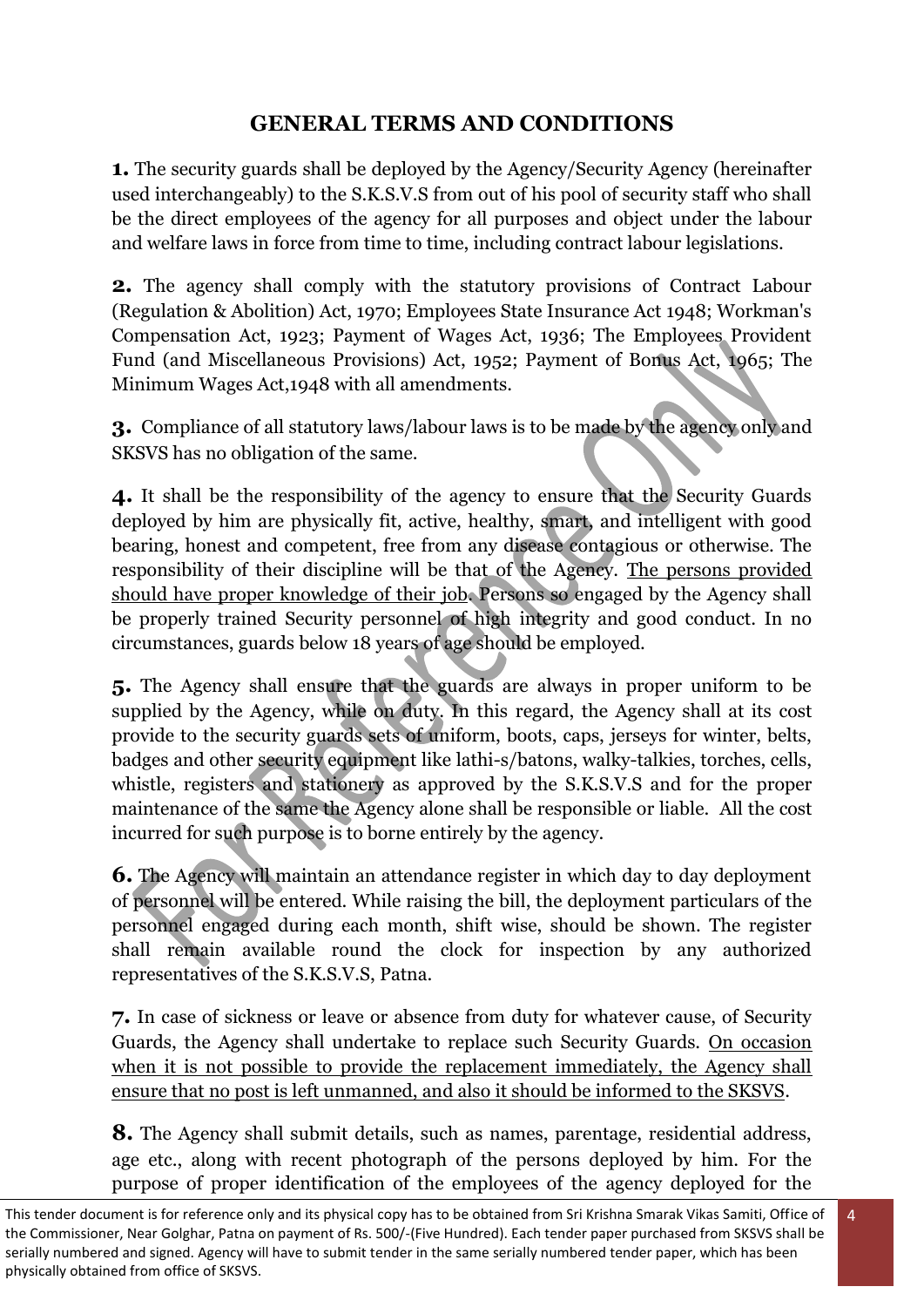work, he shall issue identity cards bearing their photographs/identification etc. and such employees shall display their identity cards at the time of duty.

**9.** The agency shall alone be liable to pay the salaries/wages at all times that the same are not below the minimum wages prescribed.

**10.** Guards provided shall be adequately trained in safety and security measures including first aid, emergency responses & fire fighting operations.

**11**. S.K.S.V.S will deduct tax at source and all other statutory taxes/charges etc. as applicable from time to time to the amount payable to the agency.

**12.** The Security personnel deployed by the Security Agency at the site shall switchon and switch-off the lights in Gandhi Maidan and maintain vigil from watch towers in night. They will ensure that no damage is caused to the equipments on account of their mishandling.

**13.** The Agency/Agency shall comply with the provisions of "the Sexual Harassment of women at work place (Prevention, Prohibition and Redressal) Act, 2013". In case of any complaint of sexual harassment against its employee within the premises of Gandhi Maidan, the complaint will be filed before the Internal Complaints Committee constituted by the Firm/Agency and the Firm/Agency shall ensure appropriate action under the said Act in respect to the complaint.

**14.** The S.K.S.V.S will normally make all payments due under this Agreement (the payment of the preceding month) latest by 15th of each month provided the bill is correct in all respects. The payment will be made against bill which should be properly signed by authorized signatory signed with proper stamp as used by the Agency. The bill shall, for this purpose reach this office on 1st of each month. In case, it is a holiday/non-working day or for any other reason, the payment will be made on next working day. The Bill will be settled on actual services provided and not on notional basis.

**15.** This contract will be valid for a period of eleven months. It may be further extended on satisfactory performance and mutual consent on same terms and condition on yearly basis for another two years.

**16.** In case, so required by Law/Rules/Regulation, the Agency shall ensure that a labour license under the Agency Labour (Regulation and Abolition) Act, 1970 or any other law/rules is renewed as and when required and is kept in force during the period of the contract and that all terms and conditions there under are complied by him at all times.

This tender document is for reference only and its physical copy has to be obtained from Sri Krishna Smarak Vikas Samiti, Office of the Commissioner, Near Golghar, Patna on payment of Rs. 500/-(Five Hundred). Each tender paper purchased from SKSVS shall be serially numbered and signed. Agency will have to submit tender in the same serially numbered tender paper, which has been physically obtained from office of SKSVS.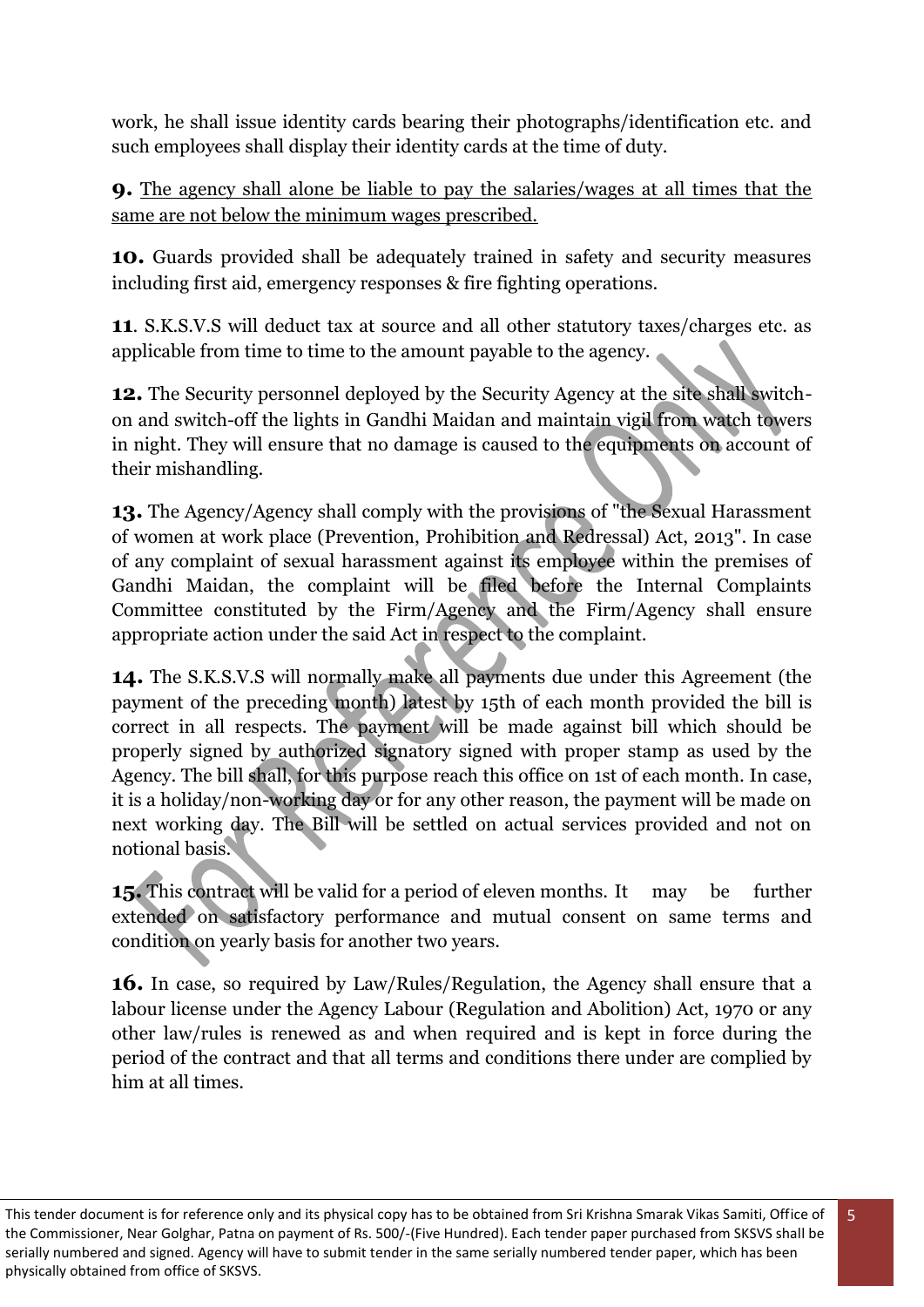**17.** The Contract may be terminated by the agency by giving three months notice, however **SKSVS may terminate the contract by giving one month notice without assigning any reason whatsoever**. Such termination shall not affect the rights or the obligations of parties arising as a result of or in consequence any act done prior thereto.

**18.** The Agency shall report to the proper authorities of the S.K.S.V.S and police authorities in case they receive complaints from the Security Guards regarding any security breach.

**19.** In the event of exigencies arising due to the death, infirmity, insolvency of the agency or for any other reason or circumstances, liabilities thereof of the contract shall be borne by the following on such terms and conditions, as the S.K.S.V.S may think proper, namely.

- i. Legal heirs in case of sole proprietor.
- ii. The next Directors/Partners in the case of company or firm as the case may be.

**20.** The S.K.S.V.S may revoke the contract or may appoint solicitor or shall reserve the right to settle the matter according to the circumstances of the case as it may think proper and shall reserve the right to settle the matter according to the circumstances of the case as it may think proper.

## **Award of Contract**

**1.** The S.K.S.V.S will award the contract to the successful evaluated bidder whose bid has been found to be eligible and qualified to perform the contract satisfactorily as per the terms and conditions incorporated in the tender document.

**2**. The S.K.S.V.S will communicate the successful bidder by letter transmitted by Registered post/Speed post/through hand, that his bid has been accepted. (Hereinafter and in the condition of contract called the "Letter of Award")

**3.** The successful bidder will be required to execute an agreement within a period of one week from the date of issue of Letter of Award until extended by the S.K.S.V.S up to a maximum of another one week.

**4**. The Contract shall come into full force effect on the date of issue of the Letter of Award. The costs of stamp duties and similar charges (if any) imposed by law in connection with the Contract Agreement shall be borne by the Agency.

This tender document is for reference only and its physical copy has to be obtained from Sri Krishna Smarak Vikas Samiti, Office of the Commissioner, Near Golghar, Patna on payment of Rs. 500/-(Five Hundred). Each tender paper purchased from SKSVS shall be serially numbered and signed. Agency will have to submit tender in the same serially numbered tender paper, which has been physically obtained from office of SKSVS.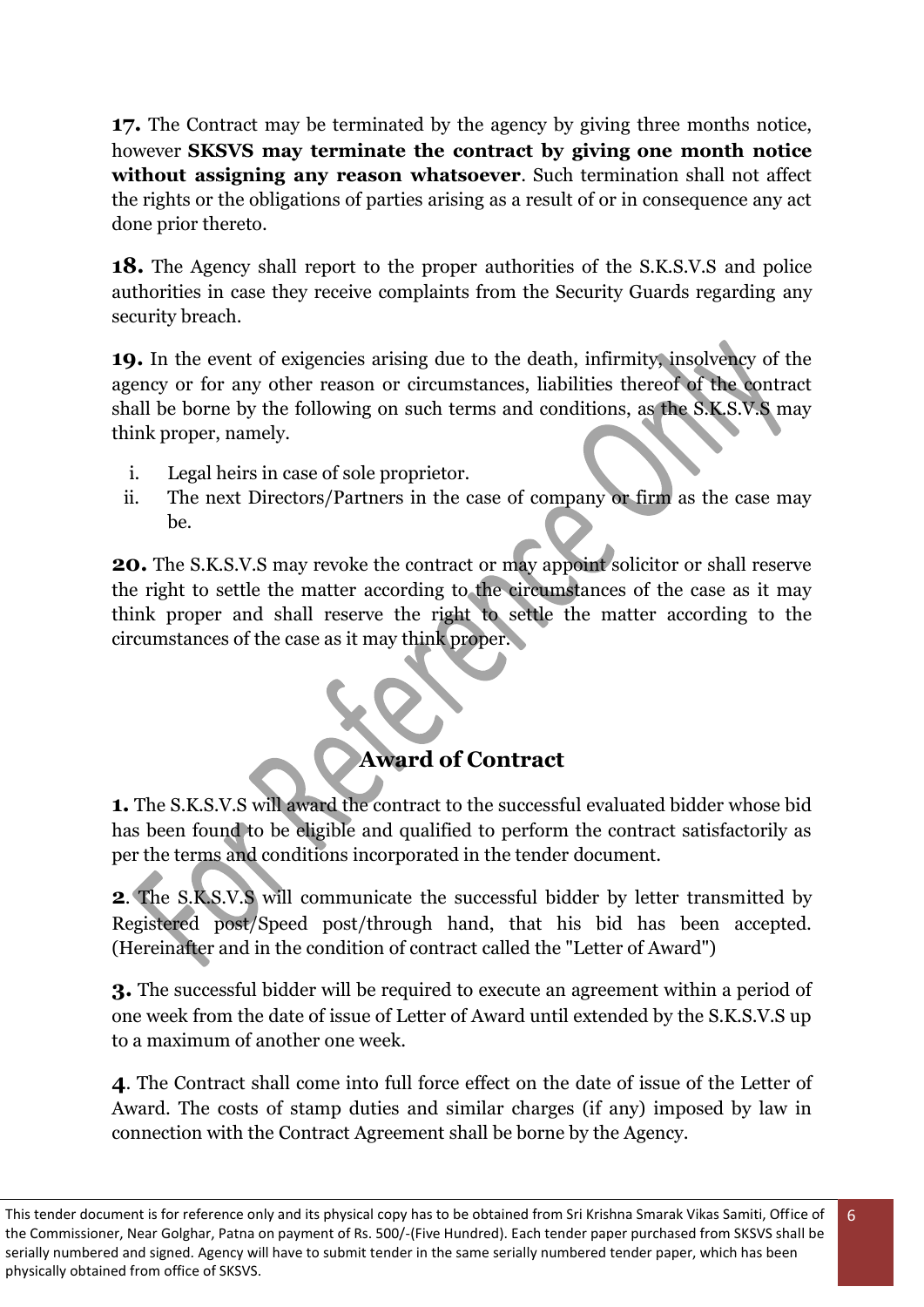**5.** The tender submitted on behalf of a firm shall be signed by all the partners of the firm or a partner who has the necessary authority on behalf of the firm to enter into the proposed contract. Otherwise the tender may be rejected.

**6.** The successful bidder shall have to deposit bank security/demand draft of Rs. 2,00,000.00 (two lakhs) as performance guarantee at the time of signing of agreement for the assigned work.

**7.** The Security Deposit shall be returned within two months after the expiry of contract and completion of all contractual obligations. In case the contract period is extended further, the validity of performance guarantee shall stand automatically extended.

**8.** Failure of the successful bidder to comply with the requirements of above clauses shall constitute sufficient grounds for the annulment of the award and forfeiture of Security Deposit.

**9. Evaluation of Staff & Supervisor :-** SKSVS on a regular basis would evaluate the performance of deployed staff & supervisor of the agency and may at its discretion direct the agency to make suitable replacement of the non-performing staff and supervisor within a week of such direction. The agency shall be obliged to comply with such direction.

10. Penalty for non-performance :- SKSVS would make regular assessment of the performance of the agency for the work assigned and at its own discretion may make suitable and appropriate deductions in the monthly payment as per its own assessment of the work performed by the agency. If for two consecutive months, the work performed is found unsatisfactory, SKSVS may debar/blacklist the agency and can take appropriate action against it.

10

This tender document is for reference only and its physical copy has to be obtained from Sri Krishna Smarak Vikas Samiti, Office of the Commissioner, Near Golghar, Patna on payment of Rs. 500/-(Five Hundred). Each tender paper purchased from SKSVS shall be serially numbered and signed. Agency will have to submit tender in the same serially numbered tender paper, which has been physically obtained from office of SKSVS.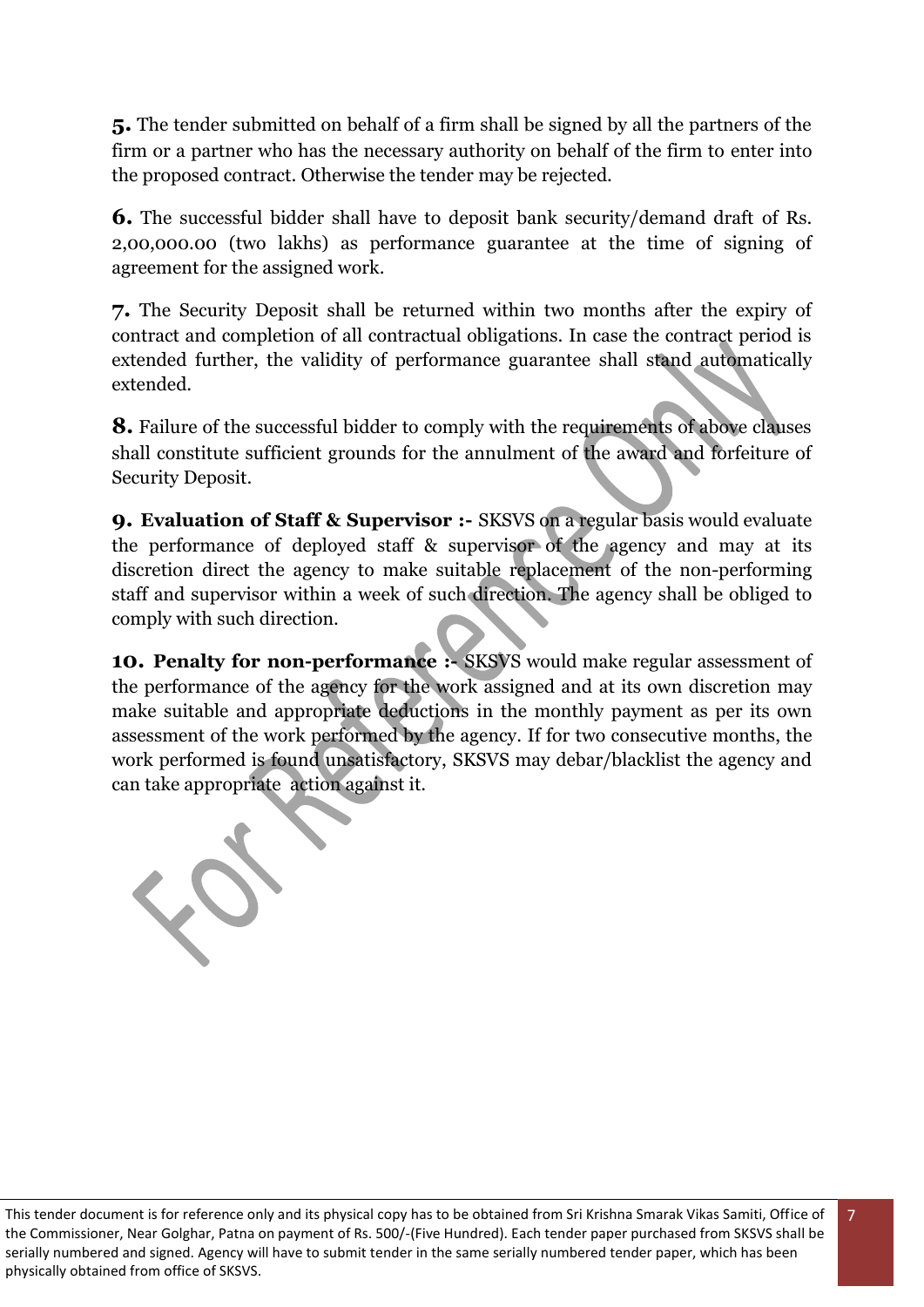#### **FORMAT-1**

#### **(To be given on Applicant's letter head)**

#### **TENDER FOR PROVIDING SECURITY GUARDS AT GANDHI MAIDAN and SRI KRISHNA MEMORIAL HALL, PATNA**

In connection with the above and in full agreement with the terms and conditions as stipulated by S.K.S.V.S. I/We state as under:

l/We understand the minimum wages will be required to be paid as per the terms and conditions stipulated by the State Government from time to time/other authorities concerned from time to time. In addition, I/We also understand that all statutory payments like EPF/ESI, Bonus/Gratuity, etc., also need to be paid as prescribed under various statutes, by me/us.

In case I/We are awarded the contract, I/We is/are agreeable to deposit the Performance Guarantee deposit which shall be kept as Security Deposit.

The Performance Guarantee deposit shall be returned within two months after the expiry of contract and completion of all contractual obligations. In case the contract period is extended further, the validity of such deposit shall stand automatically extended.

Failure of the successful bidder to comply with the requirements of above clauses shall constitute sufficient grounds for the annulment of the award and forfeiture of Performance Guarantee.

**Authorized Signatory (with Name & Seal)**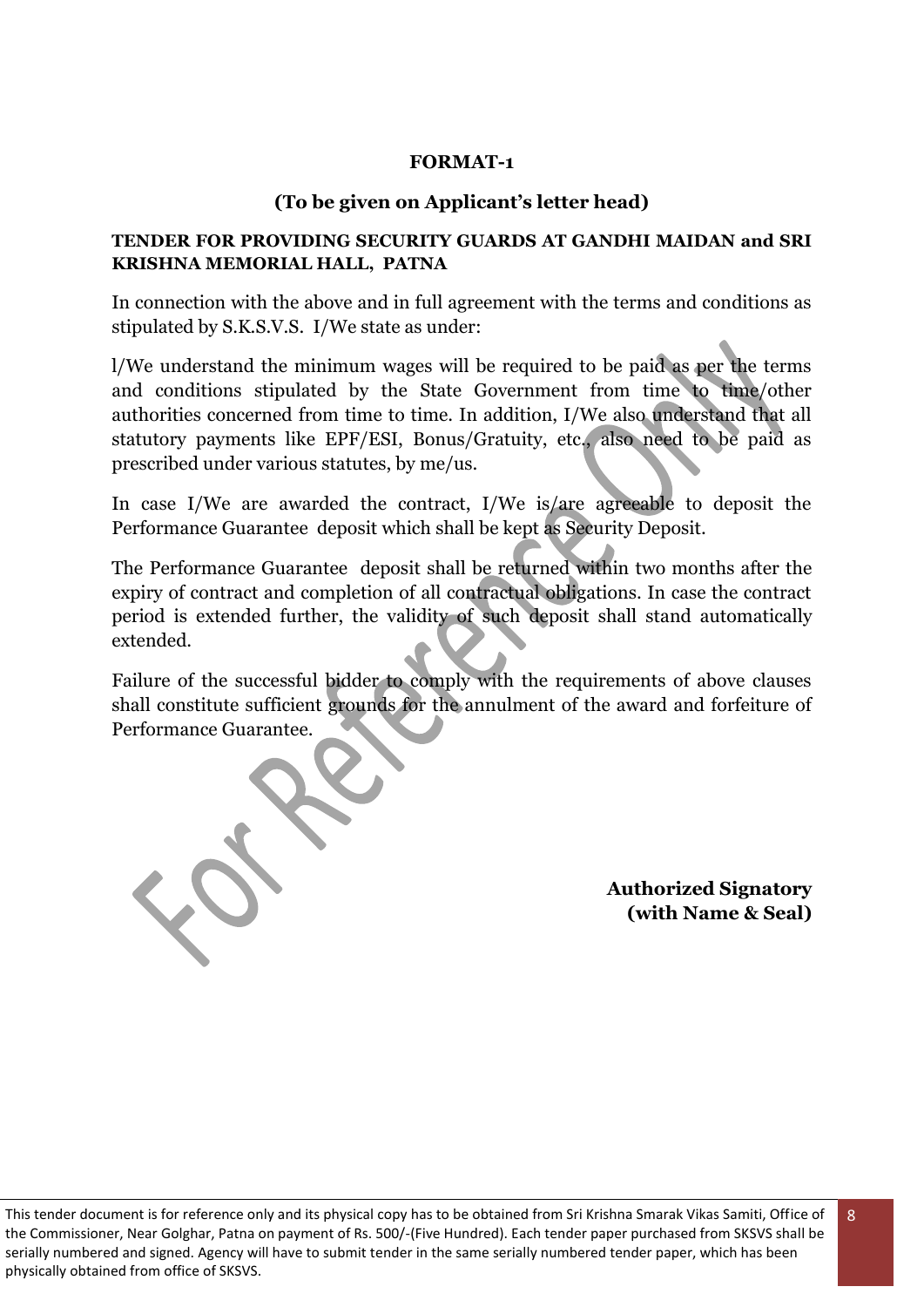## **Technical Bid**

#### **Particulars of the Company/ Firm**

#### **(Please submit along with documentary evidence)**

| <b>Particulars</b>                                                                                                                                                                                          |                      |                                             |                                      |                       |
|-------------------------------------------------------------------------------------------------------------------------------------------------------------------------------------------------------------|----------------------|---------------------------------------------|--------------------------------------|-----------------------|
| Name of the Company/Firm                                                                                                                                                                                    |                      |                                             |                                      |                       |
| Type of the Company whether,<br>Proprietorship, Partnership Etc.                                                                                                                                            |                      |                                             |                                      |                       |
| Address<br>of<br>the<br>and<br>Name<br>Proprietor/Partners/Directors of<br>the Company.                                                                                                                     | (i)<br>(ii)<br>(iii) |                                             |                                      |                       |
| Registration<br>(Firm,<br>Company<br>etc.) / Registration Authority,<br>Date, Number etc.                                                                                                                   |                      |                                             |                                      |                       |
| Registered Office Address and<br>number<br>Telephone<br>$\&$<br>Email<br>address.<br>Address/<br>Local<br>Contact<br>Telephone Number.                                                                      |                      |                                             |                                      |                       |
| Office Address through which the<br>work will be handled (together<br>with service provider's email<br>address)                                                                                             |                      |                                             |                                      |                       |
| undertaking<br>Experience<br>in<br>similar<br>other<br>services<br>to<br>organizations during last three<br>years from the last day of the<br>month preceding the month in<br>which this tender is invited. | S.No.                | of<br>No.<br>security<br>guards<br>deployed | of<br>Cost<br>deployment<br>per year | Certificate/<br>Other |
|                                                                                                                                                                                                             |                      |                                             |                                      |                       |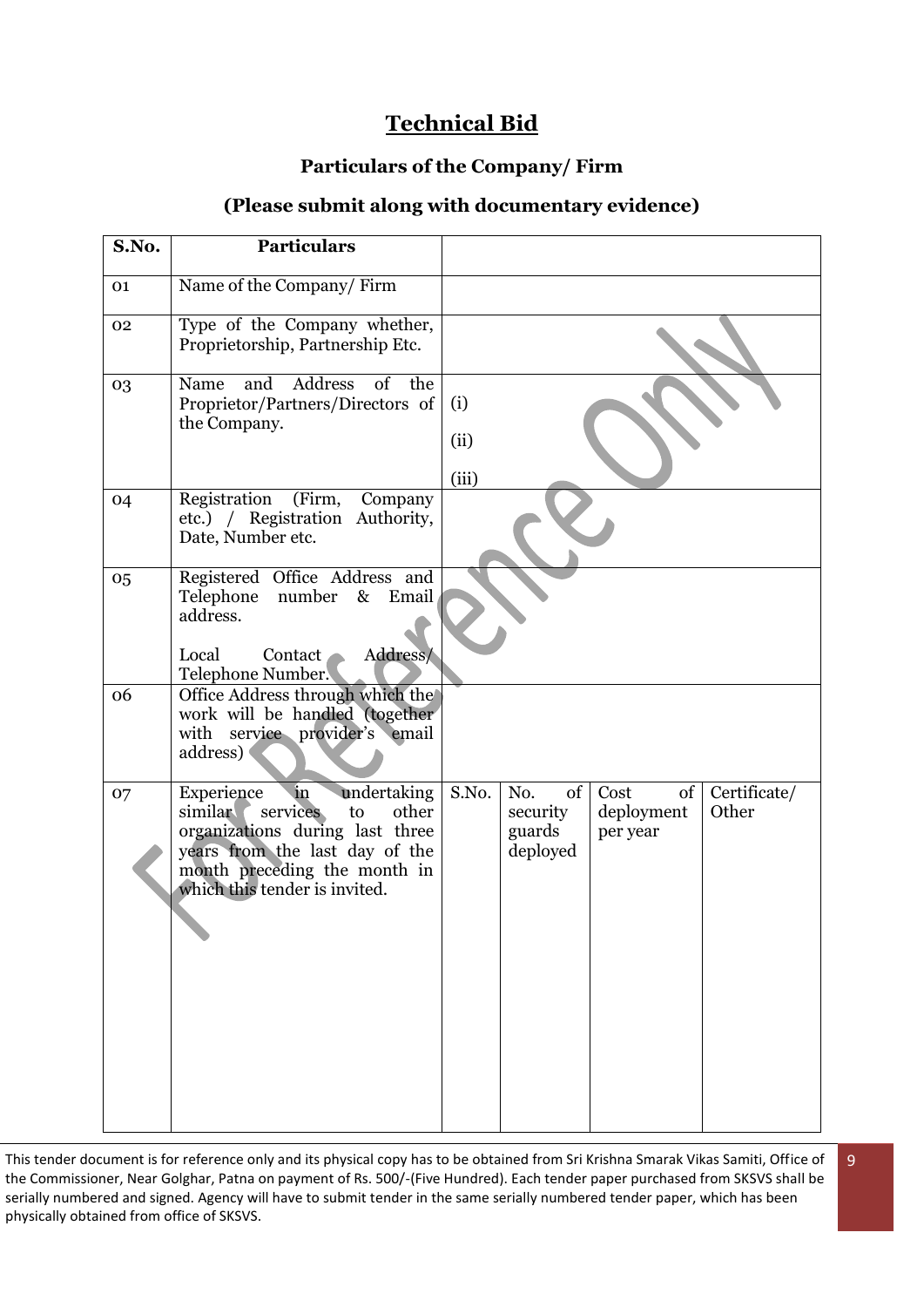| 08 | Turnover of the Company/ Firm<br>during the last 3 years.                                                               | 2013-14     | Rs. | Lakh |
|----|-------------------------------------------------------------------------------------------------------------------------|-------------|-----|------|
|    |                                                                                                                         | $2014 - 15$ | Rs. | Lakh |
|    |                                                                                                                         | $2015 - 16$ | Rs. | Lakh |
| 09 | <b>PAN Number</b>                                                                                                       |             |     |      |
| 10 | Whether the Firm/company has<br>licence from Police authorities<br>under Private Security Agency<br>Regulation Act 2005 |             |     |      |
| 11 | <b>Service Tax Registration Paper</b><br>(Photocopy)                                                                    |             |     |      |

**Signature of the applicant with Seal**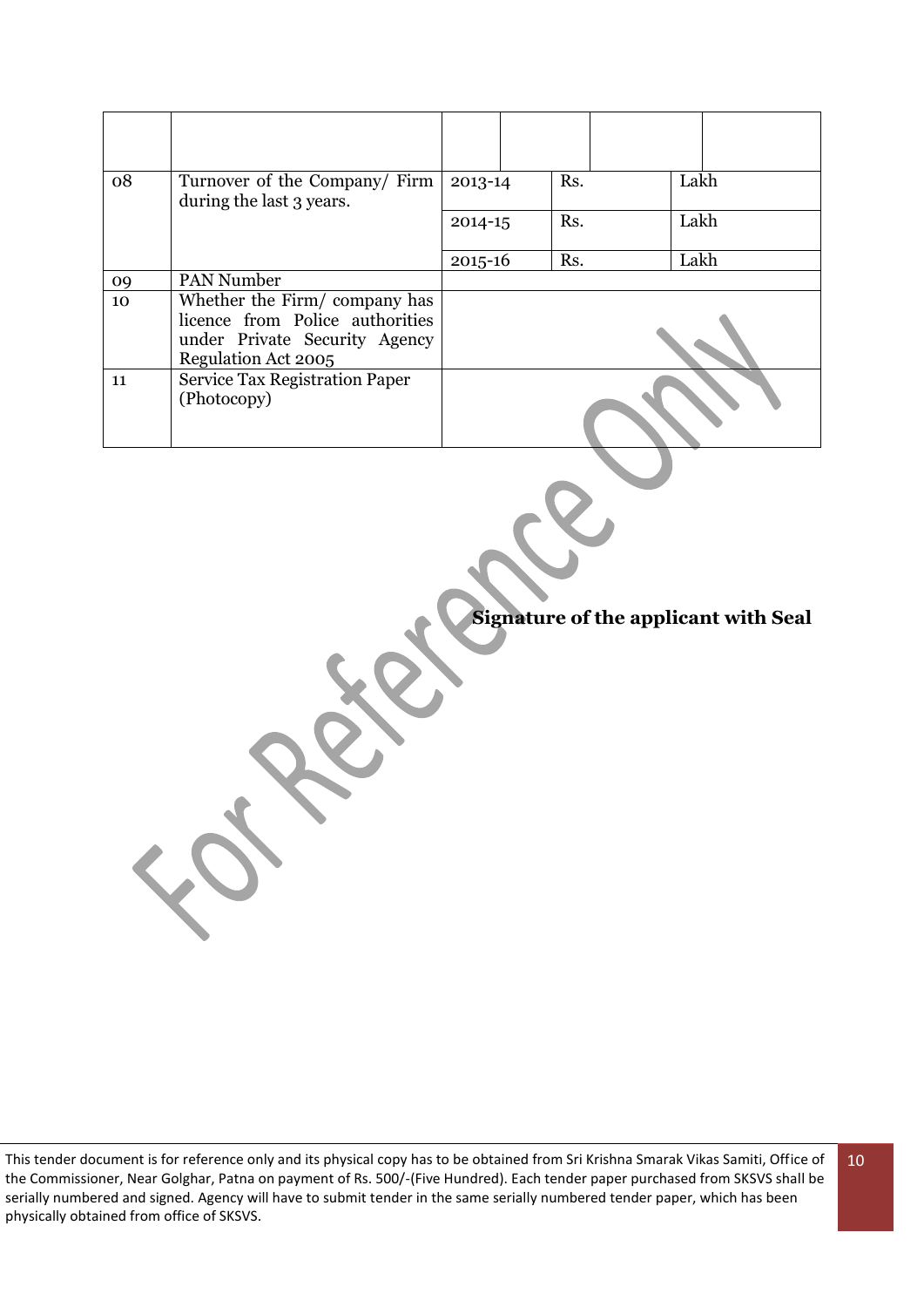#### **Details of Bankers**

| (To be given on applicant's letter head) |  |  |  |
|------------------------------------------|--|--|--|
|                                          |  |  |  |

| Name of the Branch and                  |                             |
|-----------------------------------------|-----------------------------|
| its complete postal Address             |                             |
|                                         |                             |
| Name and Job-title of the Contract      |                             |
| Person along with his/her Telephone     |                             |
| No(s) and Fax No.(s) etc.               |                             |
| Type of Account and Account No          |                             |
| The period from which the service       |                             |
| provider has been banking with the      |                             |
| Banker.                                 |                             |
| Any other information which the service |                             |
| provider may like to furnish about      |                             |
| its Bankers:                            |                             |
|                                         |                             |
| IFSC code of the Branch                 |                             |
|                                         |                             |
|                                         |                             |
|                                         |                             |
|                                         | <b>Authorised Signatory</b> |
|                                         | (with Name and Seal)        |
|                                         |                             |
|                                         |                             |
|                                         |                             |
|                                         |                             |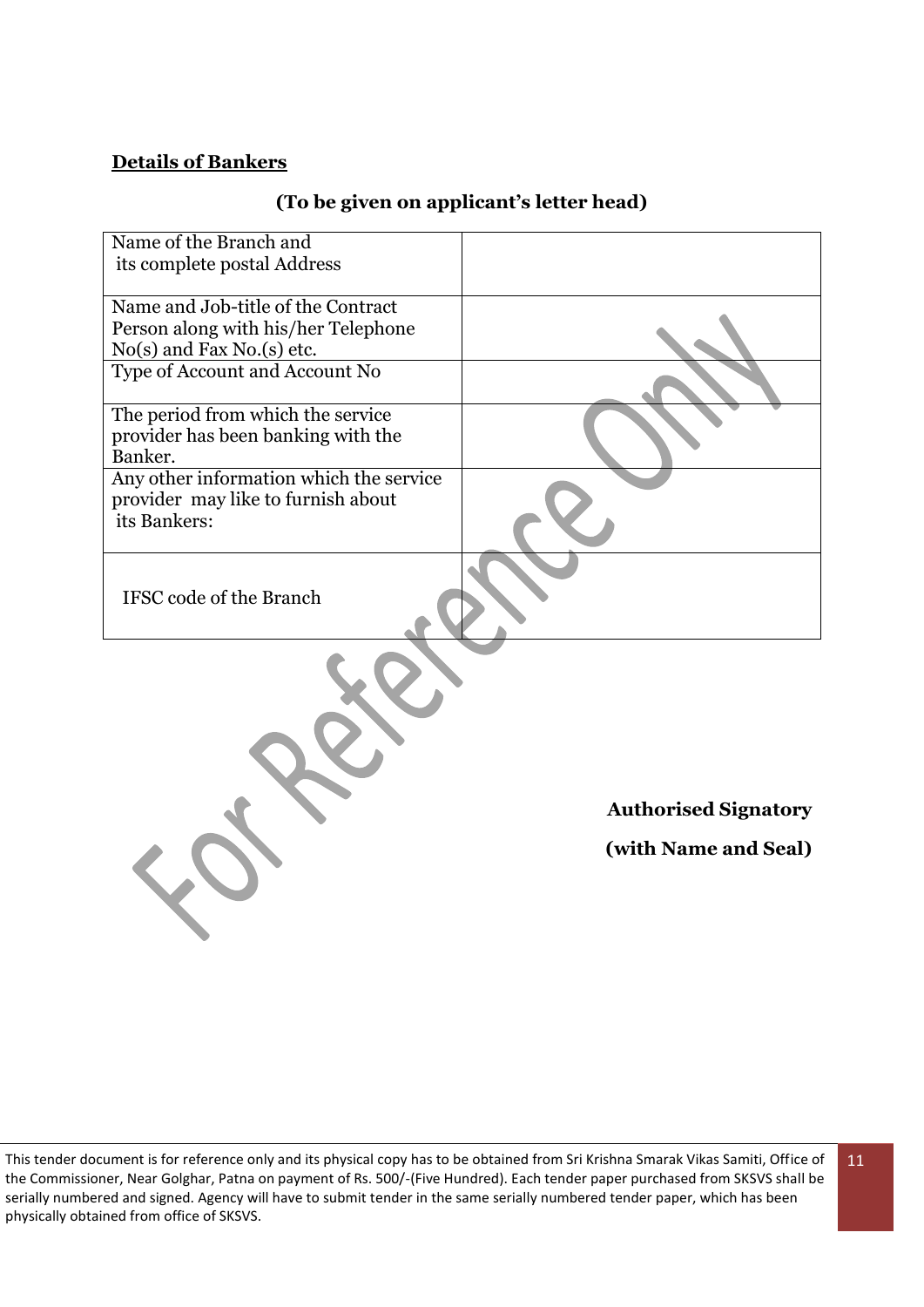#### **CHECK-LIST FOR PRE-QUALIFICATION BID FOR SECURITY SERVICES AGENCY**

| Sl.<br>No. | Documents asked for                                                                                                                                                                                                                                                  | Page number of<br>document<br>placed |
|------------|----------------------------------------------------------------------------------------------------------------------------------------------------------------------------------------------------------------------------------------------------------------------|--------------------------------------|
| 01         | Earnest Money (DD of Rs. 35,000/-)                                                                                                                                                                                                                                   |                                      |
| 02         | Authorised person of the firm/agency, with name,<br>designation, address and office telephone numbers. If the<br>bidder is a partnership firm/ private or limited company,<br>name, designation, address and office telephone numbers of<br>Partners/Directors also. |                                      |
|            | (Copy of partnership deed/ Registration Certificate/ MOU/<br>MOA as applicable to be submitted.)                                                                                                                                                                     |                                      |
| 03         | Undertaking on a letter head (as per format prescribed in)                                                                                                                                                                                                           |                                      |
| 04         | Self attested copy of the PAN card.                                                                                                                                                                                                                                  |                                      |
| 05         | Self attested copy of Service Tax Registration number.                                                                                                                                                                                                               |                                      |
| 06         | Self attested copy of valid Registration number of the<br>firm/agency.                                                                                                                                                                                               |                                      |
| 07         | Annual turnover of last 3 financial years duly certified by the<br>chartered accountant.                                                                                                                                                                             |                                      |
| 08         | Copy of license issued under the PSAR ACT in rules 2005.                                                                                                                                                                                                             |                                      |
| 09         | 3 years experience in providing services of security guards to<br>Govt./ Semi-Govt./other major institutions.                                                                                                                                                        |                                      |
| 10         | Turnover of not less than Rs. 50 lakhs/ annum for the last 3<br>financial years (2013-14, 2014-15, 2015-16)                                                                                                                                                          |                                      |
| 11         | Any other documents, if required.                                                                                                                                                                                                                                    |                                      |

#### **Signature of the Tenderer ( Name and Address of the Tenderer)**